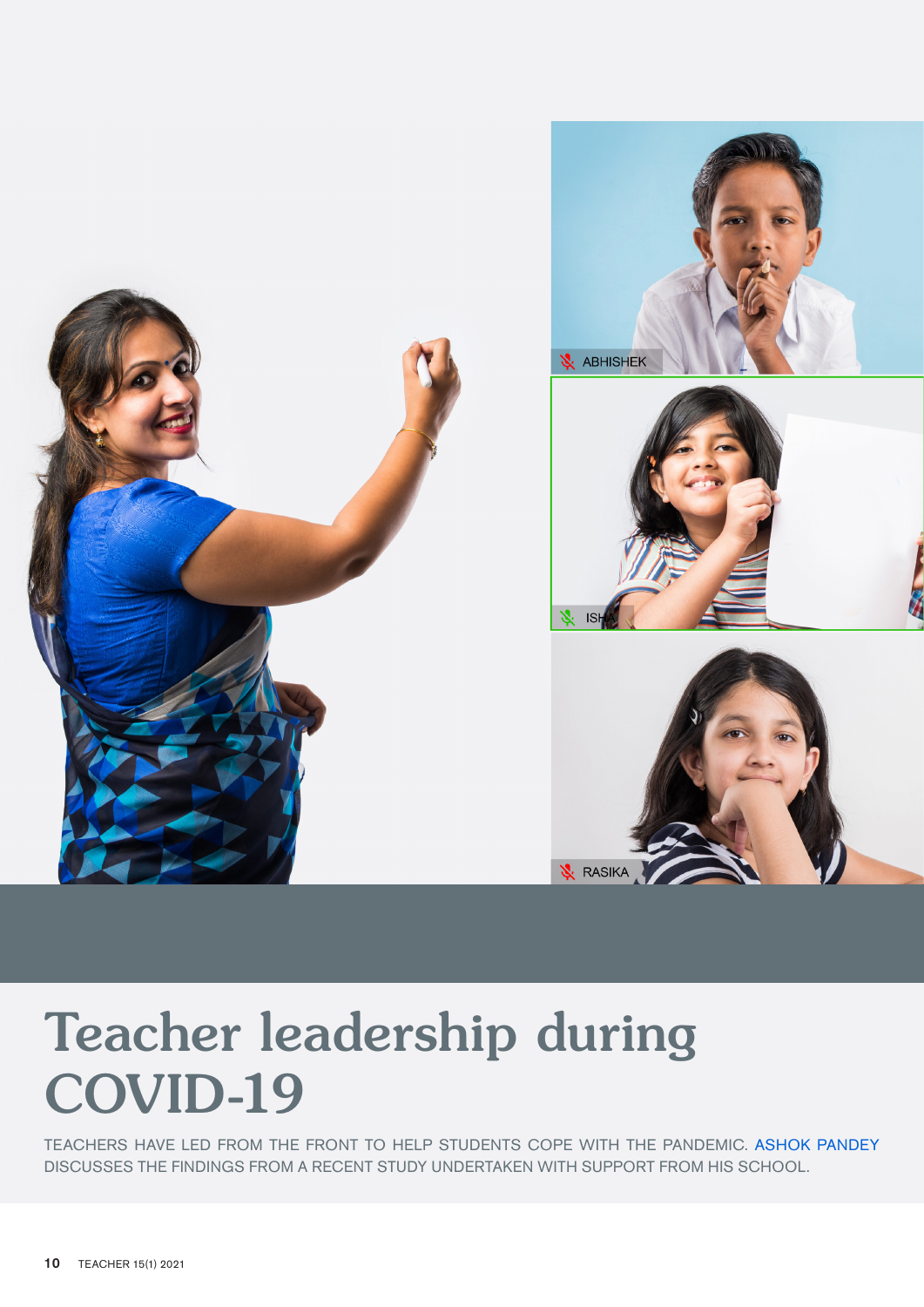The pandemic has disrupted our health, livelihood, and education. As far as education is concerned, it has brought sudden and unprecedented learning loss and discontinuity. According to a World Bank report, the cumulative effect of learning losses in India alone is worth \$400 billion.

To prevent sweeping learning loss, teachers all over the world adapted quickly to online teaching and fixing the problems associated with it. They put themselves up to the task with little preparation and self-provisioned resources. Love for their students and courage to embrace the new normal drove them to reach out to their students, even when exposure to public scrutiny loomed. This single act of the global community of teachers helped billions of children cope with the trauma and fear of the pandemic. Teachers stepped into the shoes of counsellors to support the mental health and socio-emotional well-being of their students.

As the weeks and months went by, the teaching community readjusted to the reality of remote teaching, learning from their everyday experience. Classroom management lexicon now included 'mute' and 'unmute', a combination of synchronous and asynchronous modes of teaching, numerous annotations, and upping the ante in the face of unauthorised entries and harmful pranks. As we look back, there are many lessons to learn. The survival instinct and crisis management of the early days have given way to skilful management of classes, making them more engaging and active. Assignments and assessments look far less daunting than they did before. The transition to remote learning meant embracing the uncomfortable, and that proved a good recipe in striving for success in a crisis.

Of course, online teaching benefitted only those who had access to appropriate online learning systems. A large number of children had to make do with low efficacy

alternatives such as WhatsApp messages, TV, and radio lessons. Many schools delivered learning kits to the homes of learners. Alongside, individual innovations by teachers played a crucial role in mitigating losses and preventing disruption of learning for the vulnerable.

An emerging phenomenon, distributed leadership, became the response for tackling the educational challenges of this crisis. It is noteworthy to observe that leadership, initiative, and innovations emerged from within teachers and not from the top leadership team. With support from the Ahlcon Group of Schools, I have conducted five focus group discussions with 20 teachers in Ahlcon and other schools to investigate the rise of teacher leadership during the pandemic, and its enabling factors. Research taken at the school level helps school leaders and management to take decisions on initiatives that support our teachers and students.

Teacher leadership has been redefined, reflecting a shift from conventional positional roles – coordinators, faculty heads, headmistresses, or vice-principals – ascribing power and authority to the holder. Teacher leadership is now determined by the proactive roles that teachers play, initiatives they undertake, and the support they render to leadership, students, and parents. Teacher leaders are the 'go-to' teachers and retain the respect and trust of colleagues. The pandemic has offered new avenues, and many teachers have demonstrated that they are resourceful during a crisis, leading content design, facilitating capacity building as peer leaders, mentoring, and readily adopting and catalysing change within an organisation.

**How have teachers displayed**   $\mathbf{r}$ **leadership while collaborating with peers and parents to tackle the COVID-19 crisis?** Teachers were asked to briefly give good examples of playing a significant leading role in collaborating with parents/caregivers

to tackle challenges posed by the pandemic.

à. **What are the enabling factors for teacher leadership?** Teachers were encouraged to share key elements/measures at the school-level that supported them in practising leadership behaviours, for example, instances of support from school management and colleagues.

 $\mathbf{r}$ **What are the challenges and barriers to pursuing leadership while collaborating with the learning community during the ongoing crisis?** The idea was to identify the main obstacles and challenges for teachers to collaborate effectively with parents or caregivers in coping with pandemic challenges.

 $\mathbb{R}^2$ **How can schools support teacher leadership?** Teachers were asked to recommend how they can be better supported, particularly with regard to motivation and capacities, to take the lead during and beyond the ongoing crisis.

Responses from the teachers were found informative by the school management. Some of the ways through which teachers displayed leadership included creating awareness about the pandemic, actively connecting with students and parents, reaching out to the community, and building local resilience. To give a few examples, teachers created virtual campus tours to connect with new joinees. They engaged in training on hygiene and online etiquette. On the other hand, inviting families to join virtual classrooms, and day-to-day conversations helped eliminate the scepticism of remote learning. They encouraged students to create self-help blogs that established a sense of belonging, well-being, and solidarity within the student community. All along, they were open to learning. Teachers have learnt from the least expected sources – students, family members, colleagues, and open sources.

Teacher leaders received support from caring leadership, who gave them hope, stability, compassion, and faith for tackling difficult situations together. Lowering